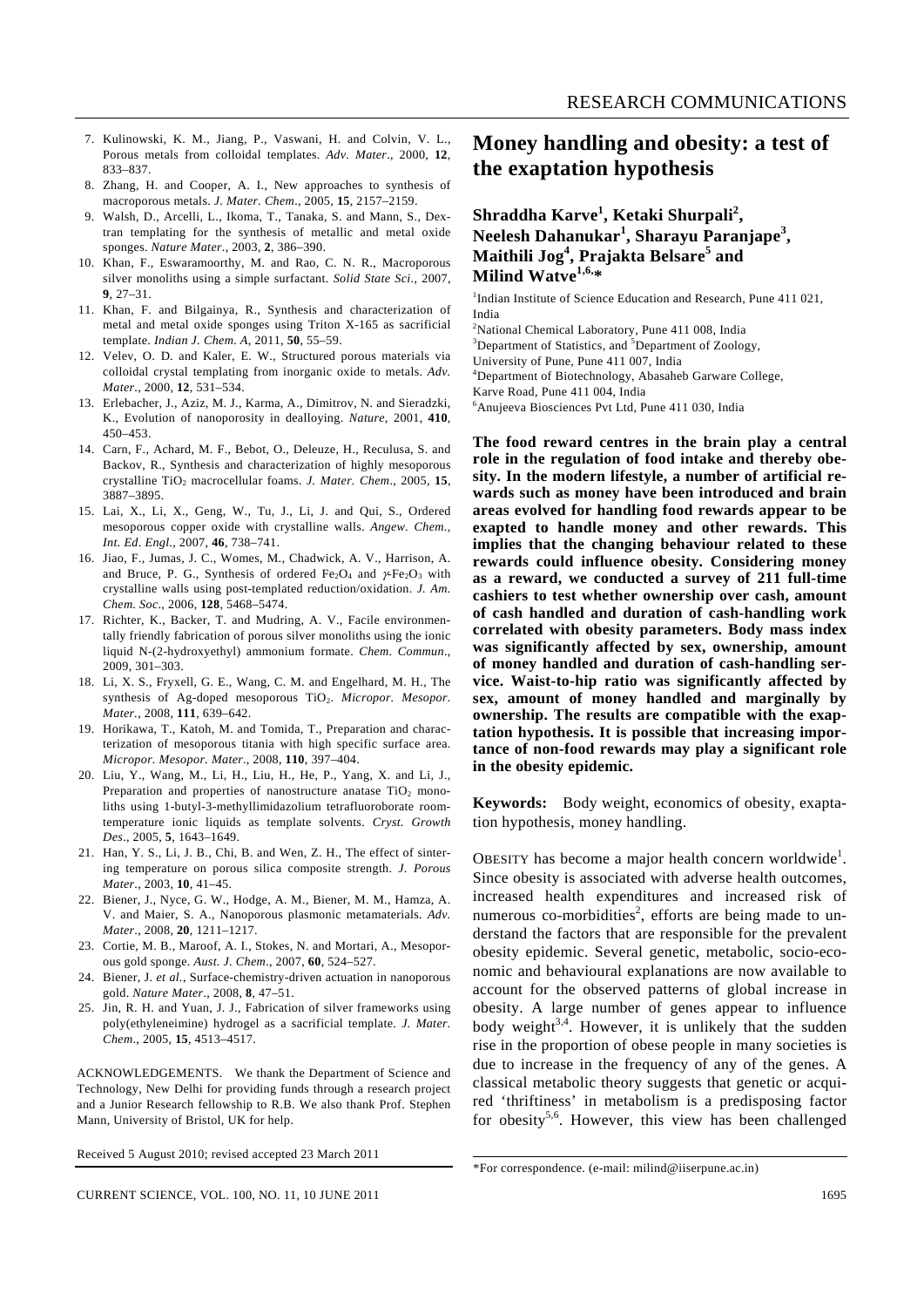recently<sup>7,8</sup>. It is also suggested that obesity represents a positive energy balance, i.e. energy intake consistently exceeds energy expenditure. However, whether the current obesity epidemic is because of increased energy intake or reduced energy expenditure or both, is seriously debated. Energy expenditure measurements using doubly labelled water have revealed that there is little difference in the total daily energy expenditure across societies, across lifestyles and over time $8.9$ . This implies that increased energy intake might have a greater contribution.

 It is becoming clear that adipose tissue has other active roles apart from being an energy-storage tissue alone, as it is an active endocrine organ affecting metabolism, immunity, sex, reproduction and cognitive brain functions<sup>7,10–</sup>  $13$ . Therefore, obesity and behaviour can be expected to interact mutually. O'Rahilly and Farooqi<sup>14</sup> argued that obesity is more of a neurobehavioural than a metabolic phenomenon. Christakis and  $F(\text{over}^{15})$  demonstrated that obesity spreads through social networks. Obesity is also suggested to work as a social signal<sup>16</sup> and is further linked to aggression suppression and accompanying behavioural and physiological changes<sup>17</sup>. These studies point to the behavioural aspects of obesity, raising the possibility that the missing links in metabolic interpretations of obesity may be found in behaviour.

 Recent studies in the neuronal basis of reward anticipation can possibly explain some of the behavioural causes of obesity. The reward centres are known to play a central role in regulating food intake, although the exact mechanism by which this happens is debated. Repeated stimulation of reward centre is a suspected cause of overeating<sup>18</sup>. Three hypotheses have been proposed to understand how the reward centre regulates eating<sup>19</sup>. (1) Obese individuals experience greater activation of the mesolimbic reward system in response to food intake, which may increase risk for overeating. (2) Obese individuals experience less activation of the meso-limbic reward system in response to food intake, which leads them to overeat to compensate for this deficiency. (3) Greater anticipated reward from food intake increases risk for overeating.

 We extend this line of thought to hypothesize that in modern lifestyle, and social and economic structure the importance of non-food rewards such as money is increasing. Frequent stimulation of the reward system by non-food rewards may eventually desensitize the reward centre which gives a subnormal response to food, and greater quantity of food is needed for generating adequate response. The most important non-food reward in modern life is money. Also, money reward is easier to quantify and therefore we focus on monetary reward, although other social and psychological rewards are also likely to have comparable effects. Neuroimaging studies have shown that brain regions responsive to money reward overlap extensively with those responsive to food reward<sup>20–24</sup>. The reward recognition response has qualitative and quantitative components. Elliott *et al.*20 showed that regions responsive to monetary reinforcement overlap extensively with those responsive to primary reinforces such as food. They also distinguished the type of response given by different parts of the brain involved. Amygdala, dopaminergic midbrain and striatum respond to the presence of reward regardless of the value. Premotor cortex shows linearly increasing response with increasing reward value. Orbitofrontal cortex shows strong response at lower and higher values of reward, rather than the middle range. Wang *et al.*<sup>21</sup> demonstrated that orbitofrontal cortex is highly sensitive to food stimulus, while an independent study carried out by Elliot *et al.*22 showed that the same region plays an important role in mediating the incentive value of the financial reward. Amygdala and striatum show heightened response when post stimulus movement is required, whereas no such change was observed within the orbitofrontal cortex.

 Money is a recent phenomenon in the evolutionary history of man, and hence no separate brain centres are likely to have evolved for money handling. The brain centres evolved to handle food-related information and emotions appear to be involved in handling moneyrelated information and emotions as well. This can be said to be a process of exaptation, which refers to features that are now utilized for a useful purpose but were not built by natural selection for their current role<sup>25</sup>. For example, the human hand evolved for tree climbing and tool making, but it can be used now for operating a computer keyboard.

 The hypothesis being tested here is that due to exaptation, there is a neuronal crosstalk between money and food-related responses. Since increasing attention is being paid to the reward system as a possible seat of the problem, it is possible that the rapidly changing importance of money in human behaviour may be one of the factors contributing to the current obesity epidemic. In an attempt to test the hypothesis experimentally Briers *et al.*26 demonstrated that food intake affected moneyrelated decisions and thoughts about money affected food intake. Watve and Yajnik<sup>7</sup> speculated further that the desire for accumulating wealth may give a neuronal signal for accumulating fat.

 While neuroimaging studies and controlled experiments raise the possibility that attitude towards money and wealth may affect food intake and fat accumulation, it is not known whether these factors have a detectable effect on an epidemiological scale. We decided therefore to test whether there is any significant association between money handling and fat accumulation on a population scale. We test here a proposed prediction of the exaptation hypothesis that people who handle more money and spend more time and energy in perceiving money as reward should show higher body mass index (BMI) and/or waist-to-hip ratio (W/H). One can think of a comparative study of cashiers versus other table jobs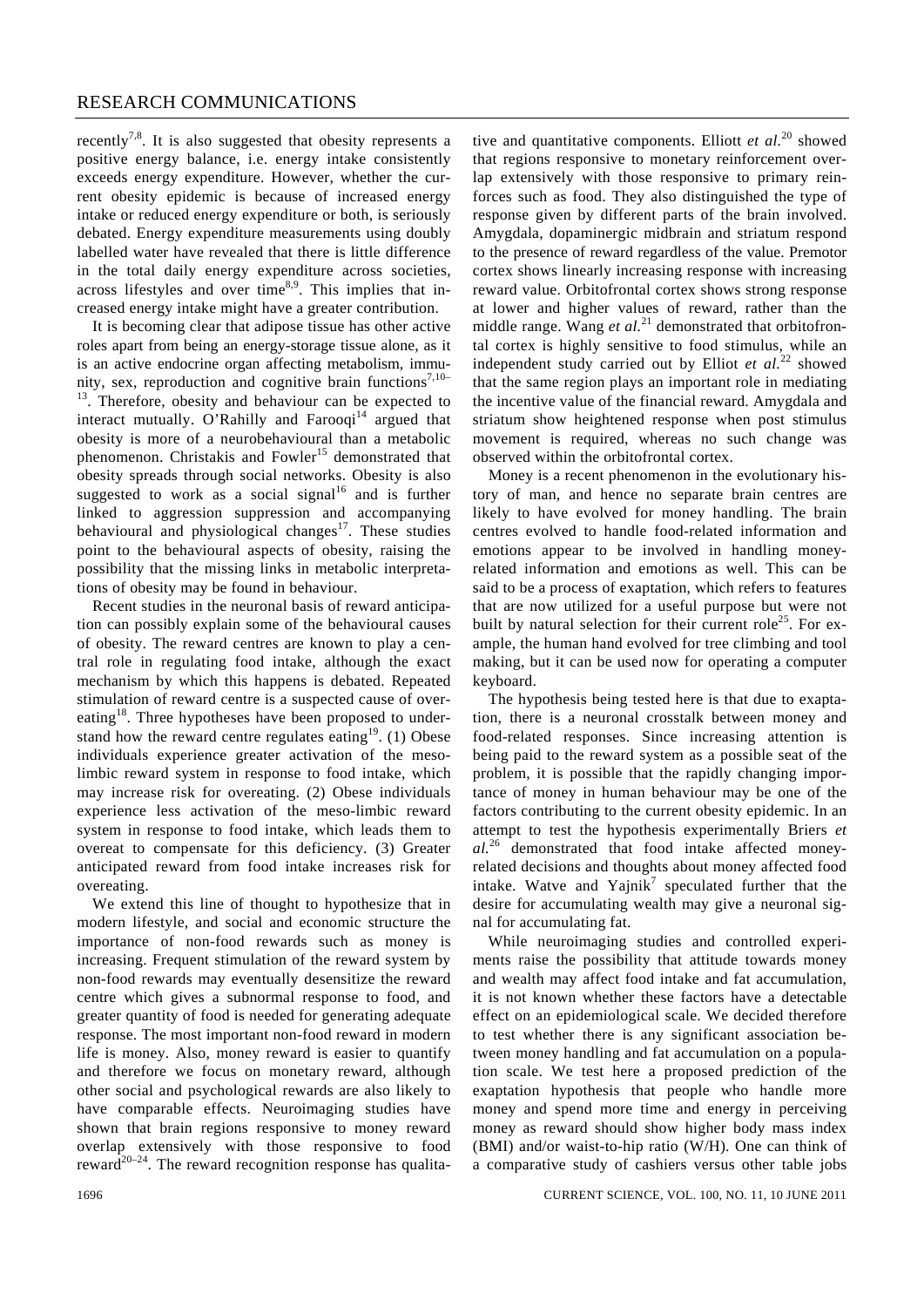that do not handle money. The potential problem here is that the different nature of work may involve different physical activity. For example, cashiers have greater restrictions on leaving their place during duty hours and this job may be more sedentary than other table jobs. Therefore, we took a different approach. We focused on people working as full-time cashiers. Assuming the nature of job of all full-time cashiers to be homogenous with respect to physical activity, we looked for factors that could affect qualitatively and quantitatively the physical and mental process of handling money. We identified three factors that were easy to objectively categorize or quantify, viz. (i) ownership over the money, which can be assumed to affect the attitude and involvement in the money being handled, (ii) the amount of money handled per day, and (iii) the duration of service as a cashier. Predictions of the exaptation hypothesis are that owner cashiers should have higher BMI and/or W/H ratio than salaried cashiers, since the cash being handled has a greater reward value for owners. The amount of money handled and duration of the cashier's job should be positively correlated with BMI and/or W/H ratio after adjusting for age, sex and exercise.

 Data were collected by interviewing cashiers from three cities in Maharashtra, India, viz. Pune (18°31′N, 73°55′E), Mumbai (18°55′N, 72°54′E) and Nagpur (21°09′N, 79°09′E). All respondents were asked their verbal consent for participation in the survey, but were kept unaware of the hypothesis being tested. We avoided asking for written consent since a substantial fraction of the respondents were from crowded busy markets and generally reluctant to spend time for survey questionnaires. Signing any document with a quasi-legal language would have added to the reluctance and thereby biased the sample. Since the survey did not involve any drug, invasive procedure, phlebotomy, biopsy or any other biological sample collection, psychiatric questionnaires or the like, we kept the formal ethical procedures to a minimum.

 BMI, waist circumference and W/H ratio were recorded as measures of obesity. A questionnaire was designed to collect information about (i) personal history (age, sex and routine exercise, if any), (ii) job history (years of service in current position and previous jobs, if any and years of service in each), and (iii) body parameters (height, weight, hip circumference and waist circumference). Self-reported routine exercise was categorized in four categories, viz. no exercise (designated with an index 0); low exercise (walking less than 3 km per day and no other exercise with an index 1); moderate exercise (walking more than 3 km per day, yoga or light healthclub exercises, index 2); vigorous sports (aggressive games or other rigorous exercises, index 3).

 To account for the effect of ownership, we divided the cashiers into salaried cashiers working on fixed salaries that did not vary with the fluctuations in the amount of daily cash handled, and owner cashiers who had partial or complete ownership over the money and for whom the fluctuations in daily amounts were proportionate to fluctuations in income. Most of the salaried cashiers in the sample were employees of banks, shops or other private establishments. There were problems in getting honest information on cash turnover from the private sector owing to the fear of taxation enquiries. We therefore decided not to treat the cash turnover as a continuous variable, but categorized it as low (less than Rs 50,000 per day) and high (greater than Rs 50,000 per day) turnover.

 We performed ANCOVA analysis to account for intergroup variation associated with sex, ownership, cashamount category and exercise categories as factors, and age, duration of sedentary service and duration of cashier service as covariates.

 Classification of individuals in obesity classes according to their BMI showed that in both sexes owner cashiers had more pre-obese and obese individuals than salaried cashiers (Table 1). ANCOVA (Table 2) showed that BMI was significantly affected by sex, ownership, years of service as cashier, amount of money handled and diabetes. Females had a significantly greater mean BMI  $(25.12)$  than males  $(24.45, P = 0.039)$  and mean BMI (25.78) of owner cashiers was highly significantly greater than salaried cashiers  $(23.7, P = 0.001)$  (Figure 1). The amount of money handled positively affected BMI significantly (high turnover 25.26, low turnover 24.35,  $P = 0.034$ ) and the effect of duration of cash-handling service was marginal  $(P = 0.054)$ . Age, duration of service in sedentary job and exercise did not show significant effects. W/H ratio was significantly affected by sex, amount of money handled and exercise. Males had greater mean W/H ratio (0.933) than females (0.86, *P* < 0.0001). Cashiers handling greater amounts of money per day had significantly greater W/H ratio (0.942 and 0.905 respectively for males and females, *P* < 0.001; Figure 1). W/H ratio was significantly positively associated with exercise (for exercise categories in increasing order 0.914, 0.903, 0.947 and 0.957 respectively,  $P = 0.004$ ) possibly owing to reverse causation (i.e. obese individuals having greater motivation and social pressure to take up exercises). Owners had higher W/H ratio (0.921) than salaried cashiers (0.912), but significance was marginal  $(P = 0.068)$ . Although the three money-related factors had significant effects on obesity parameters, the predictability of the model was low. It explained 18% of variance in BMI and 25% in W/H ratio.

 Compatible with the exaptation hypothesis, all the three money-related factors, viz. ownership over money, amount of money handled and duration of cashier service had detectable effects on the obesity parameters. Three possible alternative explanations may be able to account for the differences. (i) Owner cashiers may be said to experience a greater stress than salaried cashiers. This explanation suffers from a problem commonly encountered by all stress-related hypotheses; that of defining and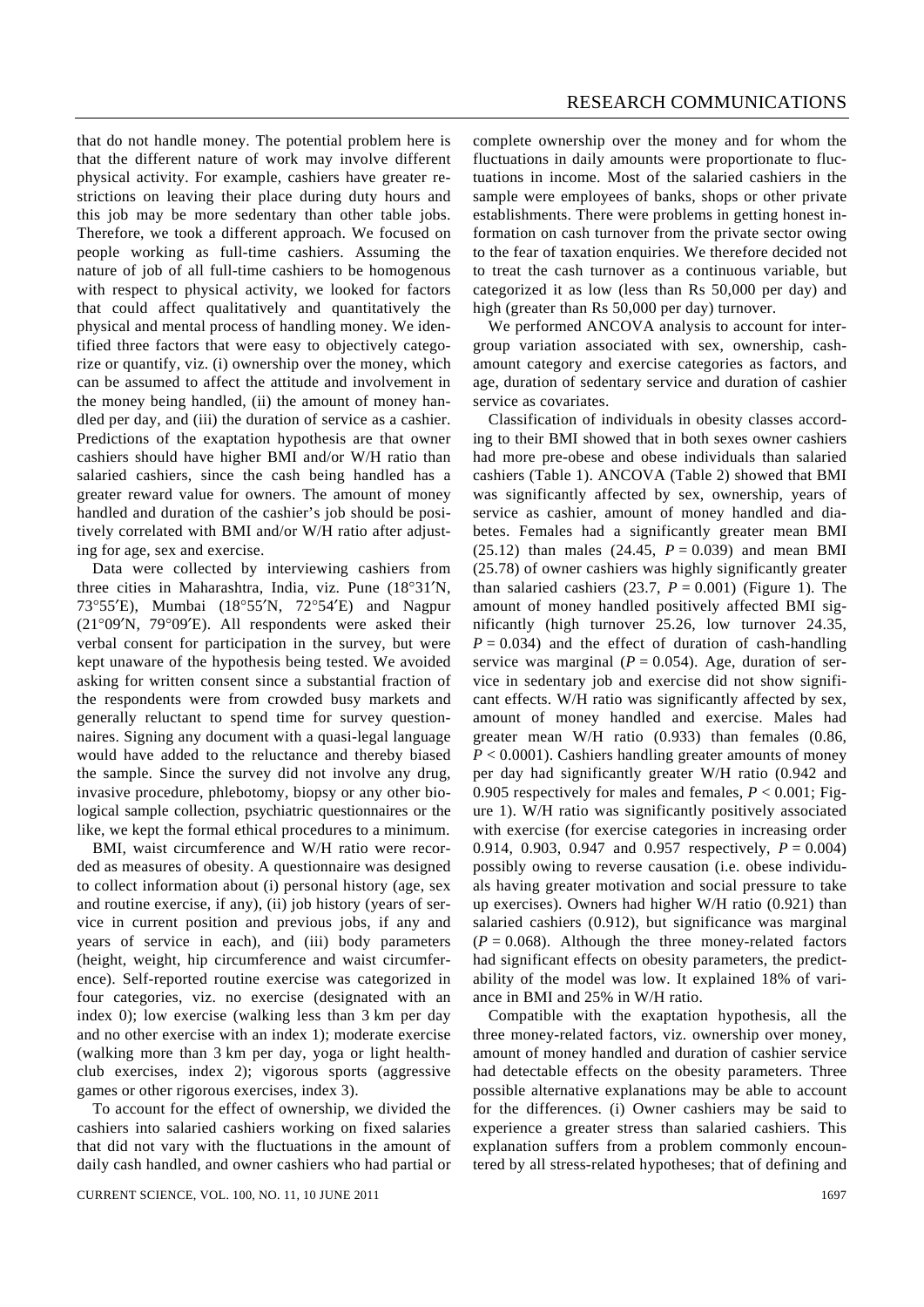## RESEARCH COMMUNICATIONS

| Those It - Brothromon of coup mass most (Brill) eacogoties among samiled and owners |                       |                                          |              |           |               |                |  |
|-------------------------------------------------------------------------------------|-----------------------|------------------------------------------|--------------|-----------|---------------|----------------|--|
|                                                                                     |                       | Percentage of individuals in a category* |              |           |               |                |  |
|                                                                                     | Number of individuals | Under weight                             | Normal range | Pre-obese | Obese class I | Obese class II |  |
| Male                                                                                |                       |                                          |              |           |               |                |  |
| Salaried cashiers                                                                   | 79                    | 6.33                                     | 69.62        | 20.25     | 3.80          | 0.00           |  |
| Owner cashiers                                                                      | 84                    | 2.38                                     | 41.67        | 40.48     | 13.10         | 2.38           |  |
| Female                                                                              |                       |                                          |              |           |               |                |  |
| Salaried cashiers                                                                   | 36                    | 11.11                                    | 58.33        | 19.44     | 5.56          | 5.56           |  |
| Owner cashiers                                                                      | 12                    | 0.00                                     | 25.00        | 58.33     | 16.67         | 0.00           |  |

**Table 1.** Distribution of body mass index (BMI) categories among salaried and owner cashiers

\*Categories according to the World Health Organization<sup>1</sup>.

| Parameter                    | Model value (SD) | $\mathfrak{t}$ | $\boldsymbol{P}$ |
|------------------------------|------------------|----------------|------------------|
| BMI                          |                  |                |                  |
| Intercept                    | 29.662 (5.345)   | 10.948         | < 0.0001         |
| Age                          | $-0.194(0.227)$  | $-1.692$       | 0.092            |
| Years of service as cashier  | 0.059(0.060)     | 1.937          | 0.054            |
| Total years of sedentary job | 0.193(0.241)     | 1.580          | 0.116            |
| <b>Sex</b>                   | $-1.349(1.281)$  | $-2.076$       | $0.039*$         |
| Ownership                    | 2.374 (1.411)    | 3.320          | $0.001*$         |
| Amount of money handled      | $-1.809(1.674)$  | $-2.133$       | $0.034*$         |
| Exercise                     | $-0.746(1.228)$  | $-1.198$       | 0.233            |
| <b>Diabetes</b>              | 3.124(2.861)     | 2.154          | $0.033*$         |
| Heart disease                | $-2.721(4.542)$  | $-1.182$       | 0.239            |
| Blood pressure               | 1.505(1.651)     | 1.798          | 0.074            |
| W/H ratio                    |                  |                |                  |
| Intercept                    | 0.830(0.114)     | 14.403         | < 0.0001         |
| Age                          | 0.001(0.005)     | 0.610          | 0.542            |
| Years of service as cashier  | $-0.001(0.001)$  | $-1.138$       | 0.256            |
| Total years of sedentary job | $-0.001(0.005)$  | $-0.283$       | 0.778            |
| <b>Sex</b>                   | 0.081(0.027)     | 5.868          | $< 0.0001*$      |
| Ownership                    | 0.028(0.030)     | 1.835          | 0.068            |
| Amount of money handled      | $-0.065(0.036)$  | $-3.604$       | $0.000*$         |
| Exercise                     | 0.057(0.038)     | 2.939          | $0.004*$         |
| <b>Diabetes</b>              | $-0.003(0.061)$  | $-0.100$       | 0.920            |
| Heart disease                | $-0.049(0.097)$  | $-0.993$       | 0.322            |
| Blood pressure               | 0.001(0.035)     | 0.049          | 0.961            |

**Table 2.** ANCOVA table for factors associated with BMI and waist-to-hip (W/H) ratio

\*Significant effect.

quantifying stress. In the absence of an objective measure, the stress hypothesis becomes non-falsifiable and therefore should be considered with a lower priority, although it cannot be completely ruled out. (ii) Since most high-turnover salaried cashiers were from banks and low-turnover salaried cashiers from shops and private establishments, the difference could be argued to be due to other unidentified factors in the two types of environment. This is an inherent bias in the data, which could not be removed. However, there is no perceivable a priori reason for the two job settings inducing the difference. (iii) The effect of duration of cashier service could be argued to be an effect of sedentary job. Here the absence of a significant association with the total duration of sedentary job suggests that this explanation is inadequate. Thus although other explanations are not completely ruled out at this stage, the effect of money is the only single and most parsimonious explanation for all the three effects. Therefore, we can argue that the data are in support of, or at least compatible with the exaptation hypothesis, if not a convincing proof of it. The relatively low explained variance, in spite of high levels of significance, indicates the limits to the influence of money on obesity. For a phenomenon like obesity which is influenced by a large number of genetic and environmental factors<sup>3</sup>, a single potential causal factor explaining  $18\%$ variance in BMI and 25% in W/H ratio is certainly not negligible. Genome-wide association studies have identified a large number of loci associated with obesity. Although the associations are statistically highly significant, they together explain not more than 2% of population variance in obesity<sup>27-31</sup>. With this background, if three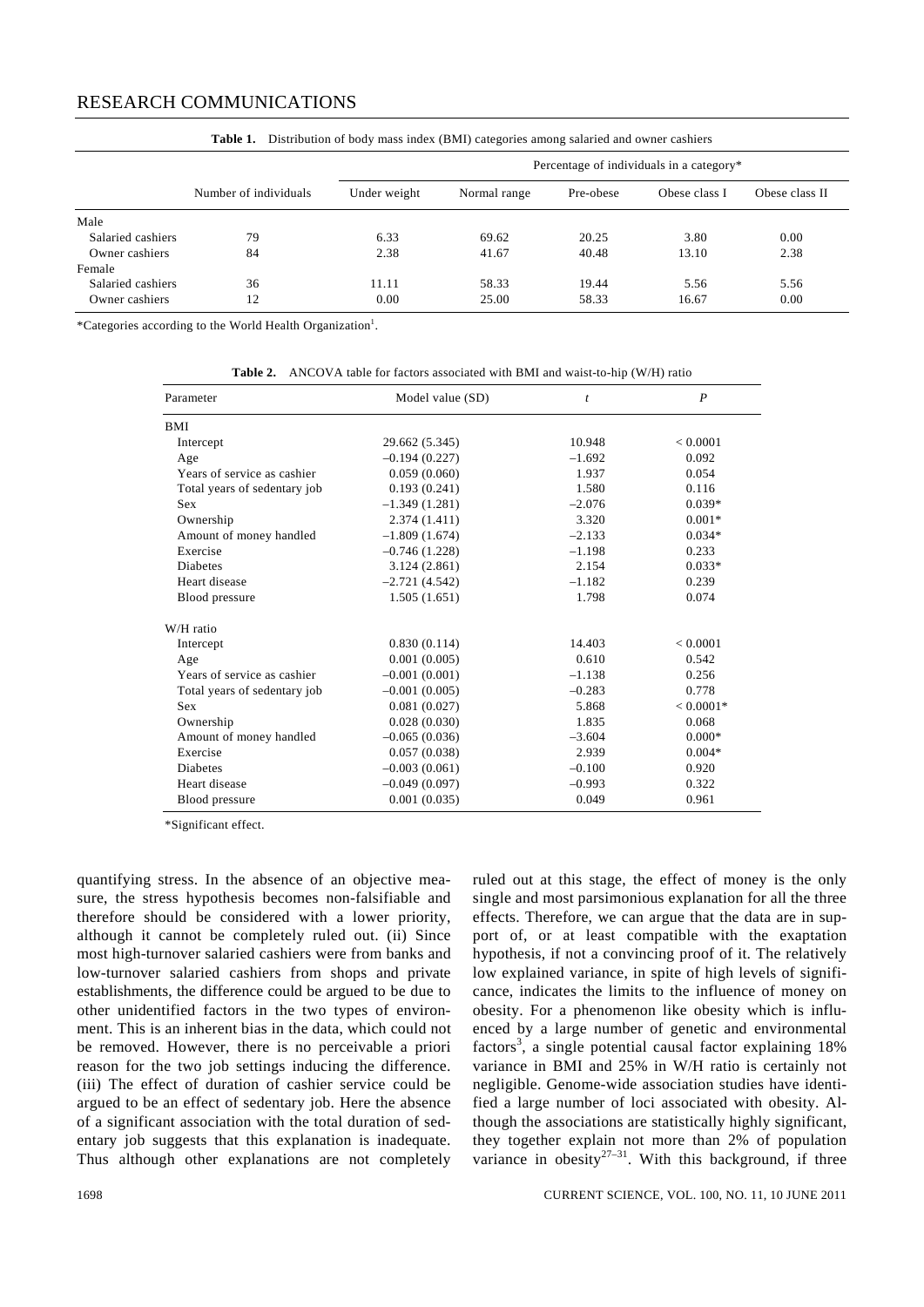

**Figure 1.** Box plots of body mass index (BMI), waist-to-hip (W/H) ratio and waist circumference of (*a*) male and (*b*) female salaried and owner cashiers, and among the high and low turnover salaried cashiers.

parameters of a single behavioural trait explain 18–25% variance, it is highly intriguing and should trigger more studies across cultures with different ethnic and economic backgrounds.

 Although the data were only about cashiers, the principle should be applicable more widely. We collected data about cashiers because it was easier to get objective and measurable parameters related to money. Being the owner of money may imply greater involvement in the money being handled and greater intensity of perceiving money as reward, and there is no ambiguity in the distinction between owner and salaried. For other people it would be more difficult to quantify how much time, mental space or intensity is given to money-related thoughts. However, there is no reason why any neurobehavioural phenomenon implied by a cashier study should not be applicable to others. The implications may go beyond money and apply to other non-food rewards as well, although objectivity and quantifiability could be more difficult in those cases.

 Most of the current theories of obesity revolve around increased food intake and reduced energy expenditure. There are some glaring gaps in this thinking. For example, any data on the efficiency of assimilation are conspicuously lacking. The differential allocation of energy within a body has also not received sufficient attention. Even if we restrict ourselves to food intake, all the reasons for increase in food intake are not completely clear. Increased food availability might explain an increased intake only in the lower range of food availability. Satiety mechanisms are expected to make the relationship saturating and therefore, any factor that tampers with the satiety signals could be a more likely cause of obesity. Our results support the view that the changing economic aspirations and changing reward values are likely to be one of the neuronal causes of overeating since they can interfere in the reward recognition and satiety mechanisms.

 It is already well documented that the obesity epidemic has some relation to the economics of different societies. Across nations there is a positive correlation between income and  $BMI<sup>32</sup>$ . Within less developed countries, those with higher socio-economic status are more likely to be obese. In cross-sectional data there is a negative correlation between income and BMI in some of the developed countries<sup>32,33</sup>. However, longitudinal studies on American women showed that after correcting for race, education and reverse causation (i.e. obese women are less likely to get high-paying jobs), there remains a